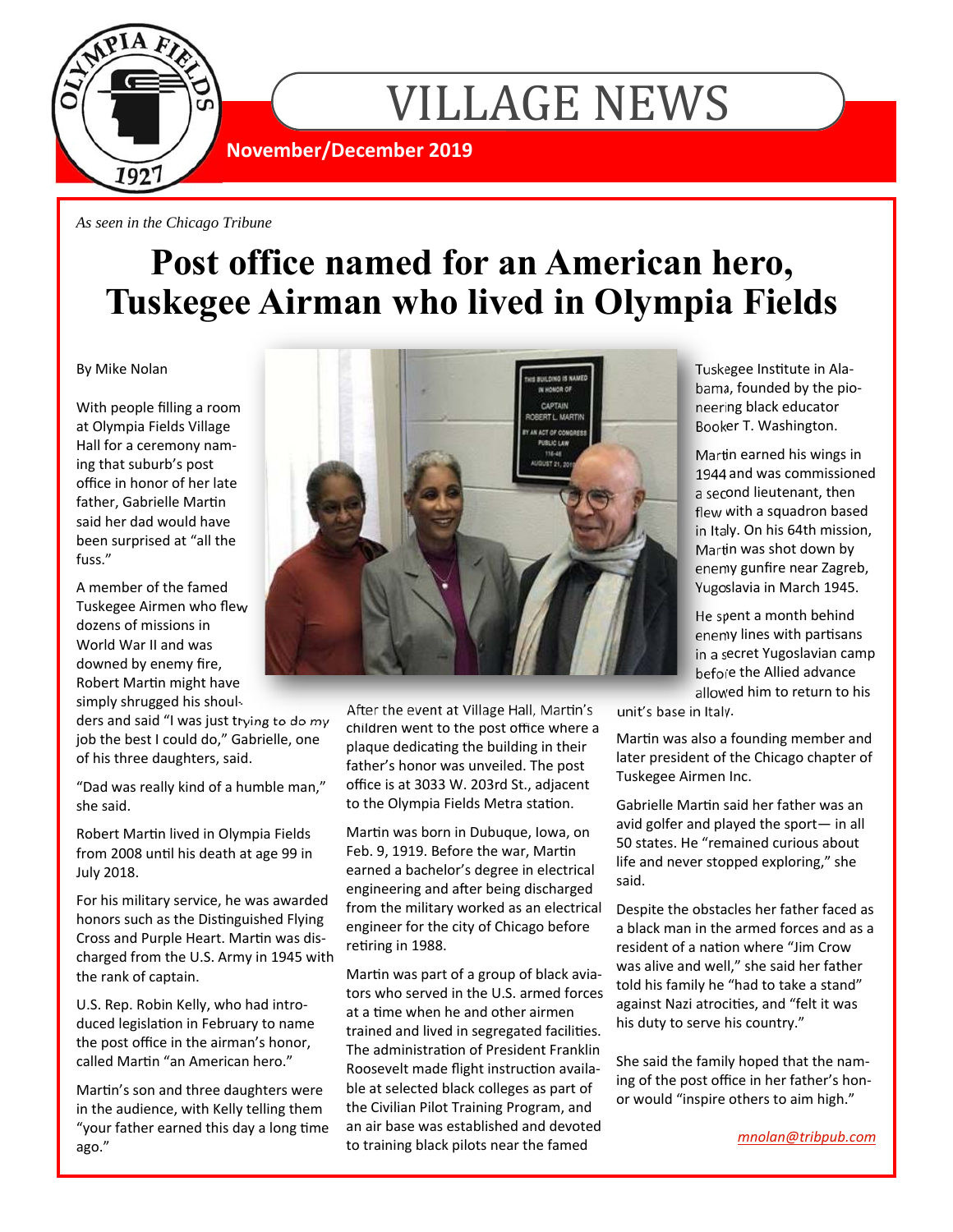### **Don't Let the Grinch Steal Your Holiday Joy**

With the holiday season upon us, many people are preoccupied with the details of holiday planning and shopping. Unfortunately, safety precautions we normally take can be forgotten as the excitement of the season causes us to let our guard down. The Olympia Fields Police Department wants this to be a safe holiday season for all, so we remind you to follow these simple tips.

With "free shipping" being offered by many retailers, you can prevent a holiday "Grinch" from ruining the season by promptly collecting any delivered items from your front door.

Be sure to lock your doors and windows! Don't leave the curtains open with gifts in plain view. Christmas presents displayed around your tree can be a pretty sight, but can also be tempting to burglars. It's better to scatter the gifts around the house, in closets or cupboards, where they can't be so easily seen. Be sure to lock your vehicle and please do not leave valuables such as cell phones, wallets, purses, laptops, gifts and other items in plain view.

If you are leaving town for the holidays, make sure your home appears occupied. Leave interior and exterior lights on timers and have your neighbor pick up newspapers, mail, and take flyers off your door. Ask a neighbor to park in your driveway. Put a timer on a talk radio station for several hours a day.

With identity theft and credit card fraud on the rise, pay special attention to your financial statements and transactions during holiday shopping and report any unauthorized transactions immediately.

The Village is here to serve our residents to the very best of our collective abilities. Don't hesitate to contact us with a question, problem, concern or comment.

We continually strive to increase the level of service provided to our residents and your input is vital in helping us achieve that goal.

From our family at the Village of Olympia Fields to yours, we wish you and yours all the best this holiday season.

### **Let it Snow! Let it Snow!**  It is the Village's commitment to maintain Village-owned streets

and public parking areas in a safe and passable condition, especially in the winter months. In order to accomplish this, street crews apply highway deicer salt to pavement surfaces until snow accumulation reaches 1.5 inches or more. At that time, salting operations are suspended and plowing operations begin.

During snow plowing operations, snow is pushed to the side of the street and is continuously repeated until the storm subsides. Once the storm has passed and all streets have been plowed of snow, a final drive-through pass of the Village is done and another application of salt is applied to rid the pavement of any unplowed snowpack. Under normal conditions, it is the goal of the Public Works Department to have all streets plowed and salted within 10 hours after the storm has stopped. Obviously, with larger snowfall totals, completion times are extended.

As unfortunate as it seems, safety and traffic flow dictates that main streets be plowed first, followed by secondary streets and finally cul-de-sac and dead-ends. It is important to note that not all

streets within the Village of Olympia Fields are the responsibility of the Village to plow. For instance, Western Avenue, Governors Highway and Lincoln Highway are State-controlled; and Vollmer Road and Crawford Avenue are County-controlled.

### **It's Time to Register Your Pet**

The 2020 dog license tags are now available at Village Hall. Any dog in the village must be licensed annually per Village Ordinance by January.

**Proof of current rabies must**  be provided when completing **the license application.** The annual fee is \$10 per pet.

If you have not received a renewal notice in the mail or if you adopted a new pet recently, please stop by Village Hall and register your dog today!



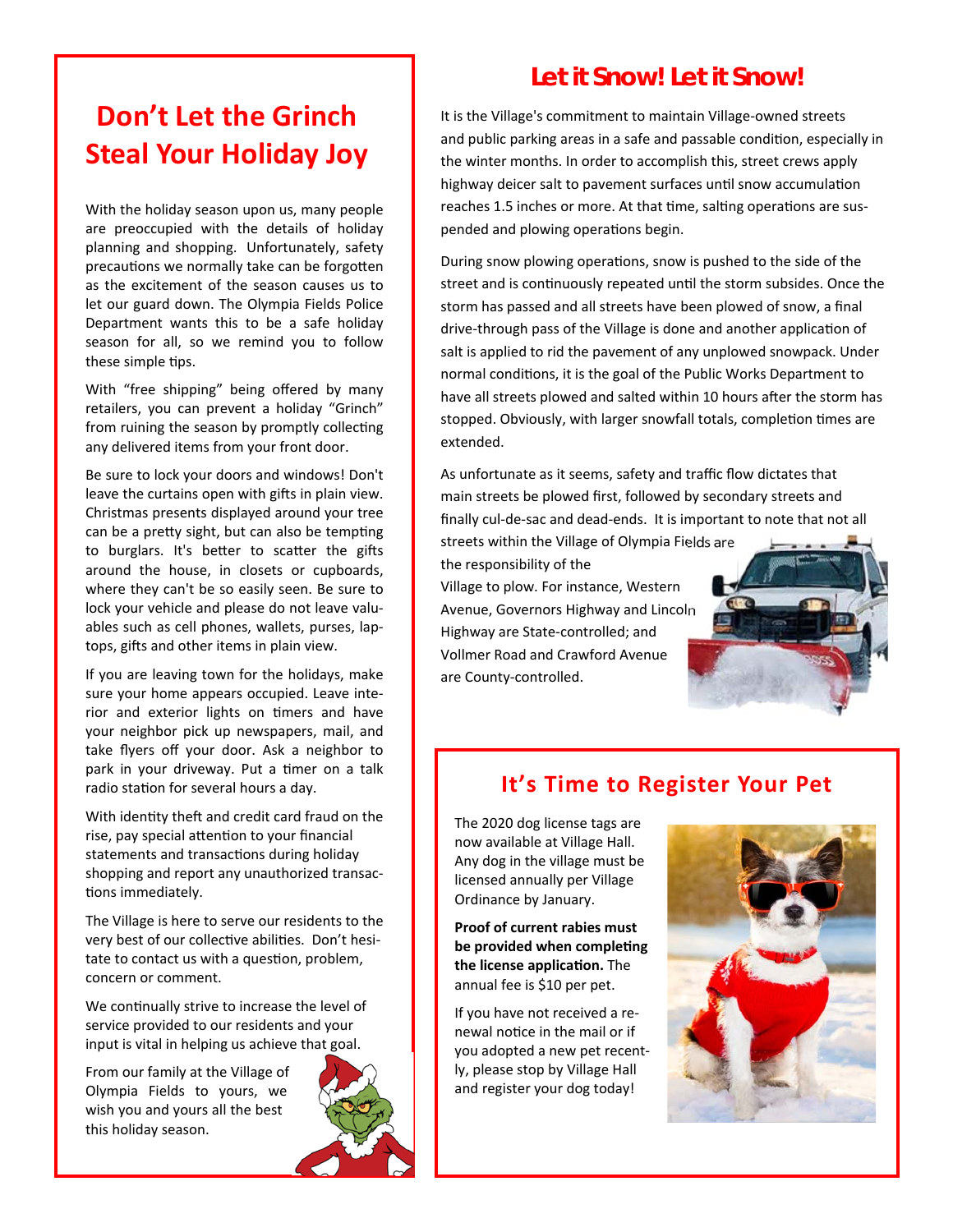#### *Someone You Should Know …*

# **The Gibson Place Dedication Ceremony**

Dr. Ernest Gibson often encourages others to "cast down your bucket wherever you are and try to fill it with humanity." He and the late Mrs. Carolyn Brodie Gibson did just that when they arrived to the Village of Olympia Fields in 1996.

At a ceremony on October 12, 2019, Olympia Fields residents, special guests and the Gibson family gathered to witness the Wysteria Owners Association's dedication ceremony for Gibson Place, a park and retention pond area at the entrance of the subdivision.

Dr. Ernest and Mrs. Carolyn Gibson were recognized for their service to Wysteria and to the Village of Olympia Fields. Wysteria residents Tom Essig and LaDonna Hudson shared remarks commending the Gibsons for their leadership and vision to improve Wysteria. It was important for Ernie and Carolyn to make sure that every member of the Wysteria community knew that they were an intricate part of the Wysteria family and community's success.

Ernie served as President of the Board of Directors of the Wysteria Owners Association (WOA) from 1999 until he stepped down from that position at the end of last year. During Ernie's tenure as President of the WOA, major enhancements were made to the infrastructure of the subdivision including extensive renovation of the retention pond area - drilling a well to maintain pond water level, installation of a sprinkler system, installation of street lighting and the construction of a fence/barrier system to surround the entire subdivision. All of the enhancements proposed and implemented by the WOA Board were approved and fully funded by the residents of Wysteria, a true testament to their confidence in Ernie's leadership.

Carolyn supported Ernie's work on WOA projects and simultaneously left her own significant mark in the community as an appointed Village Clerk in 2001 and elected Village Trustee from 2003-2018. The three Village Presidents that Carolyn served under, current President Sterling Burke, State Representative Debbie Meyers-Martin and Cook County Circuit Judge Linzey Jones, attended the dedication and each shared their high regard for the Gibsons.

Both Carolyn and Ernie had a resolute presence and participated over the years in every volunteer committee assembled by the Village President to tackle problems related to governance, education and general enhancement of life for residents of Olympia Fields.

Prior to moving to Olympia Fields to retire, Ernie was the Chief Administrative Officer at the College of DuPage and Carolyn was

an educator in Wheaton, IL. Most notably, the Gibsons served in the trenches of the Civil Rights movement. The power couple owned and resided in the motel in Birmingham, Alabama where Dr. Martin Luther King, Jr. and other Civil Rights leaders met often to strategize. The Gaston Motel was eventually bombed in 1963.

We are so fortunate that Ernest and Carolyn Gibson found their way to Wysteria in Olympia Fields. The community is a better place because of their dedication and desire to serve.







**Located at the entrance of the subdivision, Wysteria Owners AssociaƟon's held a dedicaƟon ceremony for The Gibson Place in honor of Dr. Ernest Gibson and the late Carolyn Gibson.**